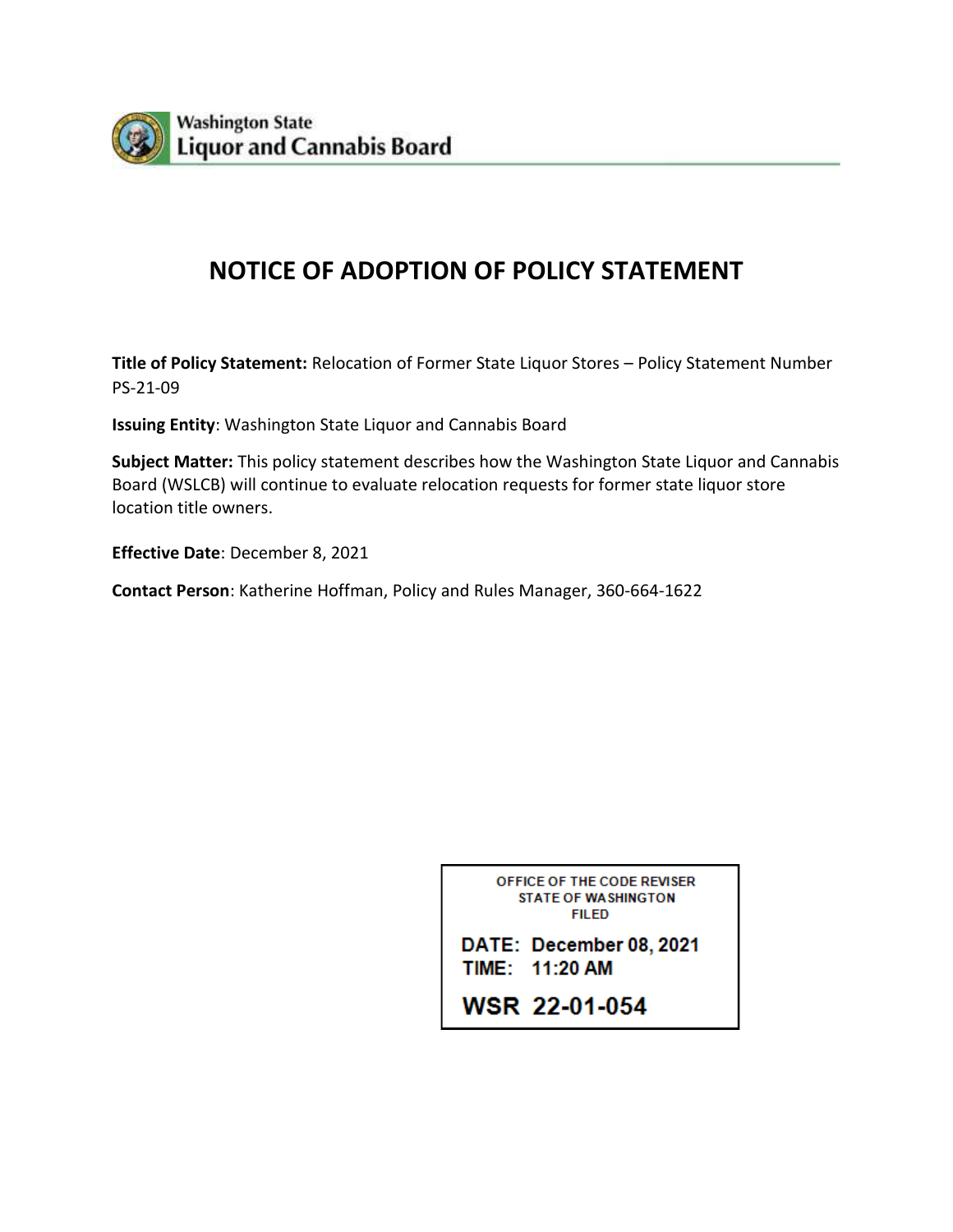

# **Policy Statement**

| Title:                                  | Relocation of Former State Liquor<br><b>Stores</b>           | Number PS-21-09 |
|-----------------------------------------|--------------------------------------------------------------|-----------------|
| <b>References:</b>                      | RCW 66.24.055                                                |                 |
|                                         | RCW 66.24.360                                                |                 |
|                                         | RCW 66.24.620                                                |                 |
|                                         | RCW 66.24.630                                                |                 |
| Contact:                                | Katherine Hoffman, Policy and Rules Manager, WSLCB           |                 |
| <b>Phone:</b>                           | 360-664-1622                                                 |                 |
| Email:                                  | katherine.hoffman@lcb.wa.gov                                 |                 |
| <b>Effective Date: December 8, 2021</b> |                                                              |                 |
| <b>Approved By:</b>                     | Justin Nordhorn, Director Policy and External Affairs, WSLCB |                 |

### **RCW 34.05.230 – [Interpretive and policy statements](https://app.leg.wa.gov/rcw/default.aspx?cite=34.05.230)**

(1) An agency is encouraged to advise the public of its current opinions, approaches, and likely courses of action by means of interpretive or policy statements. Current interpretive and policy statements are advisory only. To better inform the public, an agency is encouraged to convert long-standing interpretive and policy statements into rules.

#### **INTRODUCTION**

This policy statement describes how the Washington State Liquor and Cannabis Board (WSLCB) will continue to evaluate relocation requests for former state liquor store location title owners.

This policy statement supersedes and replaces previous Board Interim Policy 04-2012, and any agency guidance concerning this topic.

#### **POLICY STATEMENT**

The WSLCB will review relocation requests received from former state liquor store location title owners consistent with the evaluation criteria described in this policy statement, and other applicable rules, guidelines and information as appropriate.

#### **STATUTORY AUTHORITY**

**RCW 66.24.055** established the spirits distributor license, allowing the distributors to sell spirits purchased from manufacturers, distillers, or suppliers to spirits retail licensees, special occasion license holders, and several others.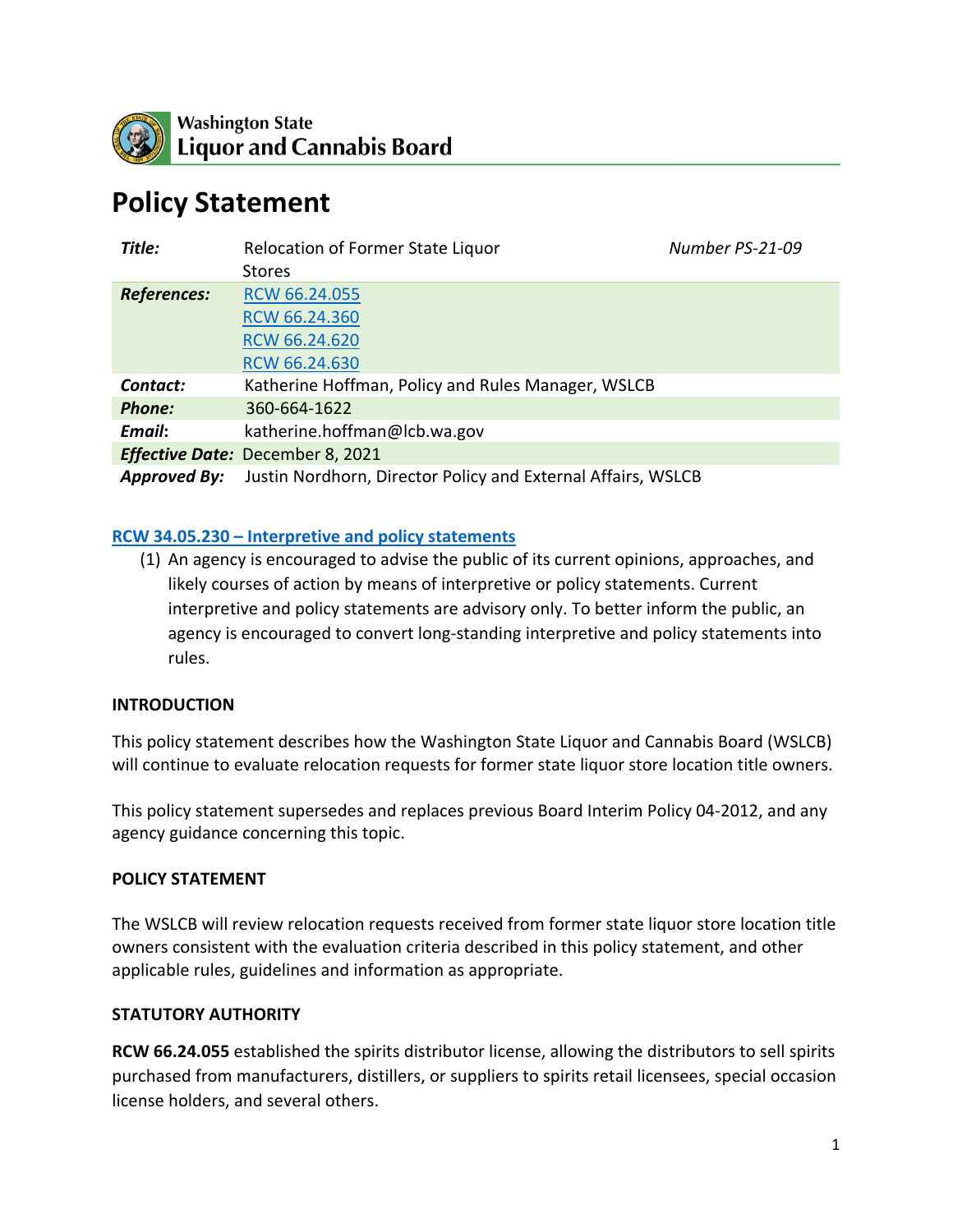**RCW 66.24.360(2)** established the wine retailer reseller endorsement of a grocery store license, allowing for the sale of wine at retail in original containers to retailers licensed to sell wine for consumption on premise, for resale at their licensed premises, according to the terms of the license.

**RCW 66.24.620** describes when spirits distributor or retailer license holders could begin the sale of spirits, along with the process of state liquor store closure and auction.

**RCW 66.24.630** established the spirits retails license and describes license qualification and renewal requirements, privileges and responsibilities of licensure, and other details, such as fees and penalties for non-compliance.

# **BACKGROUND AND ANALYSIS**

Part of Initiative Measure 1183 (Chapter 2, Laws of 2012, §102), codified in RCW 66.24.620(4)(c) required the LCB to "…sell by auction open to the public the right at each stateowned store location of a spirits retail license to operate a liquor store upon the premise." RCW 66.24.620(4)(c) further provides that, "Holding the rights does not require the holder of the right to operate a liquor licensed business or apply for a liquor license." The WSLCB interprets these provisions to mean that a title owner, or the holder of the right to operate a liquor licensed business, is not obligated to operate a business, and therefore, not obligated to seek an agreement with the landlord of the former state liquor store.

Various factors may prevent agreement between a landlord and prospective licensee, including non-compete agreements from other tenants, commercial terms within the lease, and inconsistencies between a lessee's business model and the size or location of the landlord's property. RCW 66.24.620 does not authorize the WSLCB to require a landlord or prospective lessee to engage in business together.

Based on this analysis, the WSLCB found that location alternatives are necessary because there are variables that may prevent a title owner from establishing a business at the exact location of the former state liquor store.

During implementation of RCW 66.24.620, the WSLCB auctioned the rights associated with 167 state-owned liquor stores. The WSLCB informed bidders that property rights were not part of the auction and that leases, if desired, would have to be negotiated between the auction winner and landlord. Bidders were informed that they would have four specific options:

- Exercise their right at the existing location;
- Request approval of an alternate location;
- Sell or transfer their right to another individual/entity; or
- Do nothing.